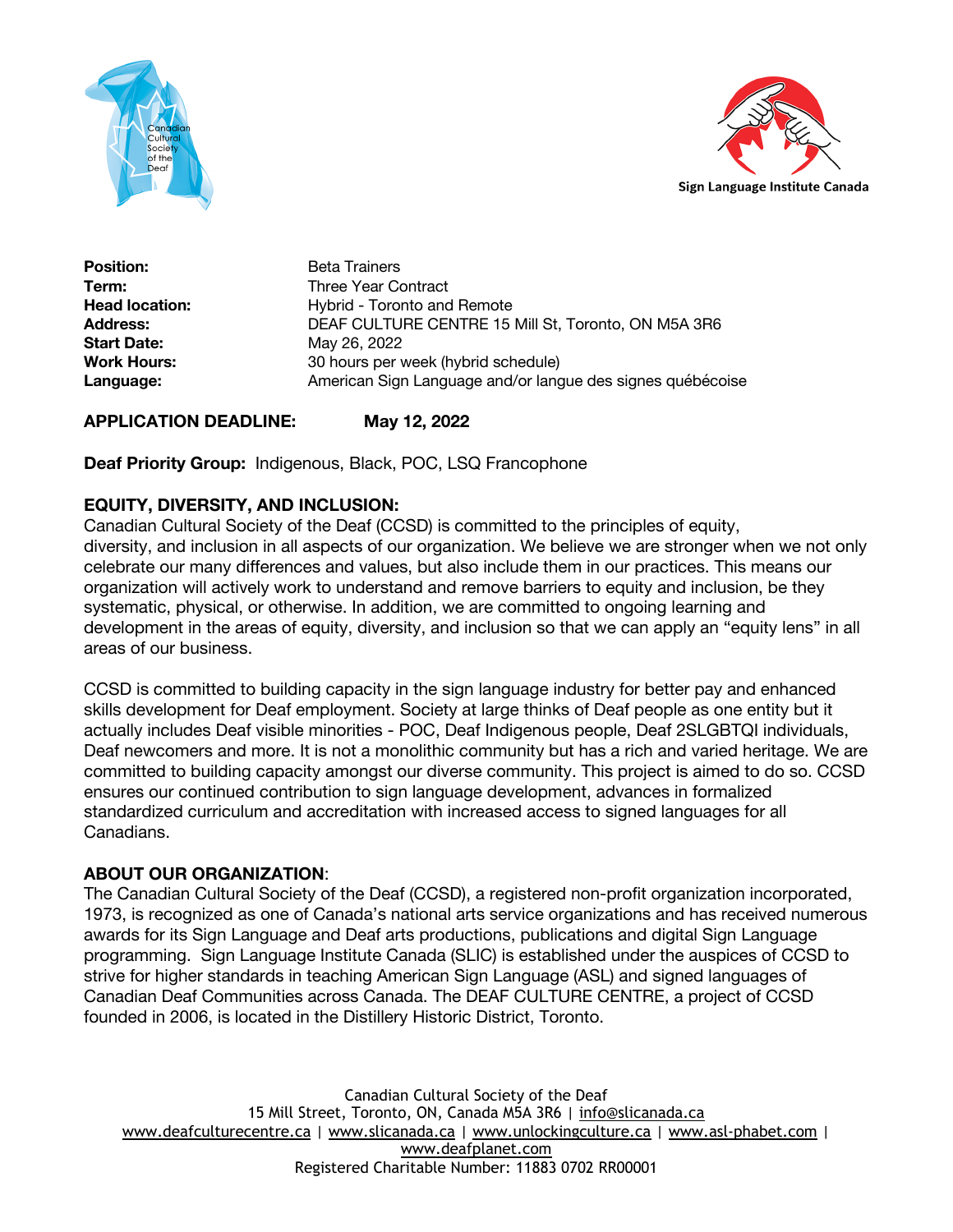Sign Language Institute Canada (SLIC) was established in 1981 by the late Carole Sue Bailey to develop the national certification process for Sign Language Instructors/Teachers. We are a growing organization. By joining our organization, you can help us pursue our goal to be at a higher level of teaching signed languages.

### **General Function:**

To build, grow, and nurture CCSD's growing online communities across Canada. To work under the direction of the SLIC Alpha trainer and team stakeholders. Objectives include recruiting new trainees in delivering and implementing the strategy framework directives which are set in place for a more diverse and inclusive national workforce including Deaf IBPOC, 2SLGBTQI, and LSQ Francophone Sign Language Instructors.

### **Reports To:**

Director, Sign Language Institute Canada

### **Responsibilities:**

- Receive required training designed by the Alpha trainer to become a fully trained/certified sign language instructor to train trainees
- Act as a Beta trainer to new trainees of your community
- Promote national standards for sign language instructor skill development training and Deaf mentorship
- Address sign language skills training and service gaps in underserved areas
- Work with the Alpha trainer for the delivery of workshops and e-learning modules
- Assist with the development and implementation of national career pathways
- Assist with other SLIC activities such as program promotion, sign language instructor recruitment, sign language instructor placement, sign language industry liaison, etc.
- Facilitate sign language instructor learning, including assessing sign language instructor learning and teaching approved curricula with new trainees
- Follow all administrative procedures
- Promote SLIC/community relations
- Participate in professional development
- Perform additional related duties as assigned

#### **Qualifications:**

- Excellent strategic thinking skills
- Excellent time management
- Ability to strategize, organize, and develop a work plan for the year
- Good interpersonal skills
- Ability to bring forward issues and assessing them for problem solving solutions
- Good knowledge and understanding of Signed Languages and Deaf Culture
- Excellent knowledge of the demographics of the Deaf communities
- Solid experience using current technology including Microsoft office products and online learning tools
- Experience teaching sign language students in a post-secondary and/or community-based sign language education
- ASLPI/EVALSQ rating, 3.5+/B2

# **Assets:**

- Passion for change and taking the initiative
- Possesses certificates and/or degrees related to Signed Languages and/or Deaf Studies